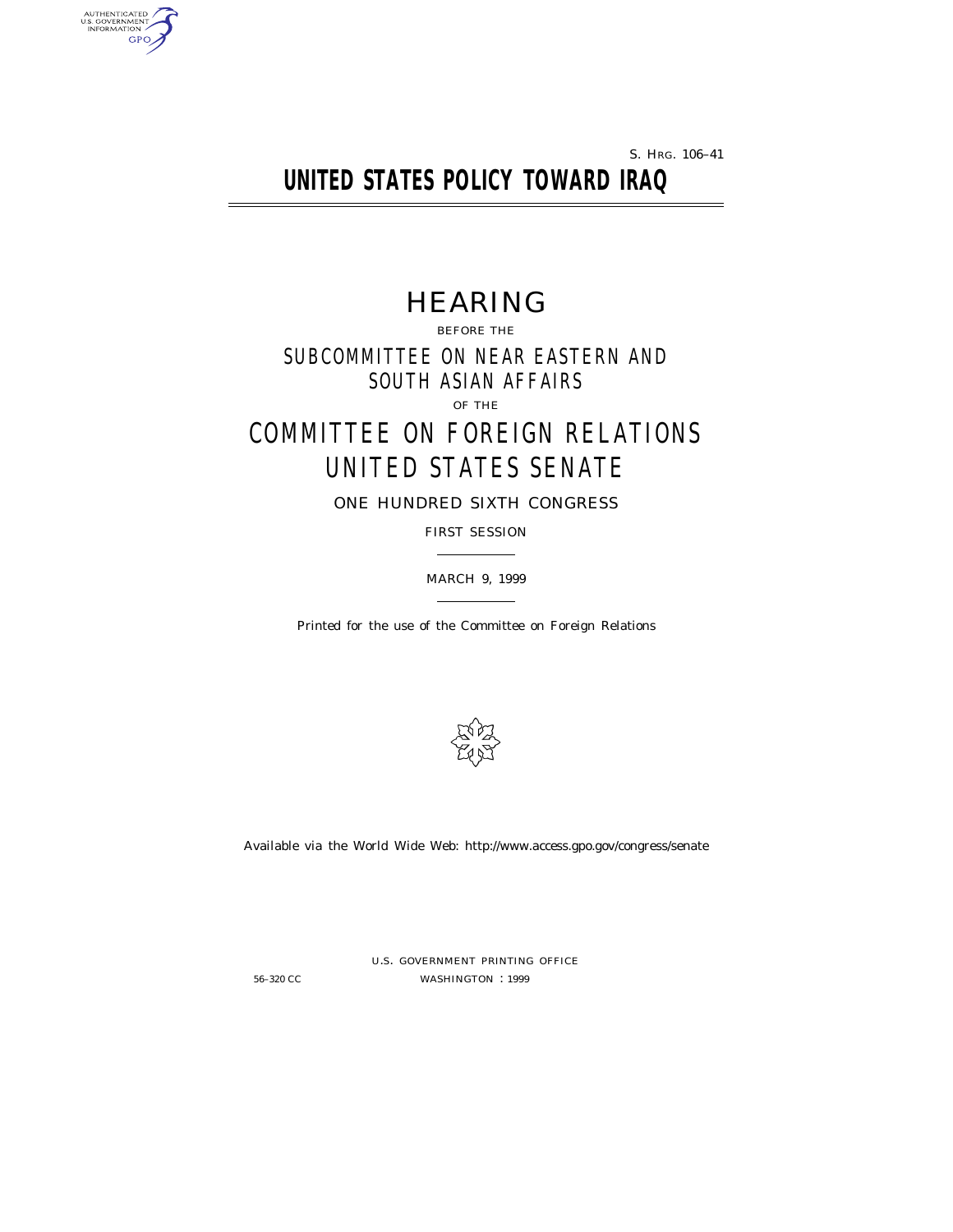## COMMITTEE ON FOREIGN RELATIONS

JESSE HELMS, North Carolina, *Chairman*

RICHARD G. LUGAR, Indiana PAUL COVERDELL, Georgia CHUCK HAGEL, Nebraska GORDON H. SMITH, Oregon ROD GRAMS, Minnesota SAM BROWNBACK, Kansas CRAIG THOMAS, Wyoming JOHN ASHCROFT, Missouri BILL FRIST, Tennessee

JOSEPH R. BIDEN, JR., Delaware PAUL S. SARBANES, Maryland CHRISTOPHER J. DODD, Connecticut JOHN F. KERRY, Massachusetts RUSSELL D. FEINGOLD, Wisconsin PAUL D. WELLSTONE, Minnesota BARBARA BOXER, California ROBERT G. TORRICELLI, New Jersey

JAMES W. NANCE, *Staff Director* EDWIN K. HALL, *Minority Staff Director*

## SUBCOMMITTEE ON NEAR EASTERN AND SOUTH ASIAN AFFAIRS

SAM BROWNBACK, Kansas, *Chairman*

JOHN ASHCROFT, Missouri GORDON H. SMITH, Oregon ROD GRAMS, Minnesota CRAIG THOMAS, Wyoming

PAUL D. WELLSTONE, Minnesota ROBERT G. TORRICELLI, New Jersey PAUL S. SARBANES, Maryland CHRISTOPHER J. DODD, Connecticut

(II)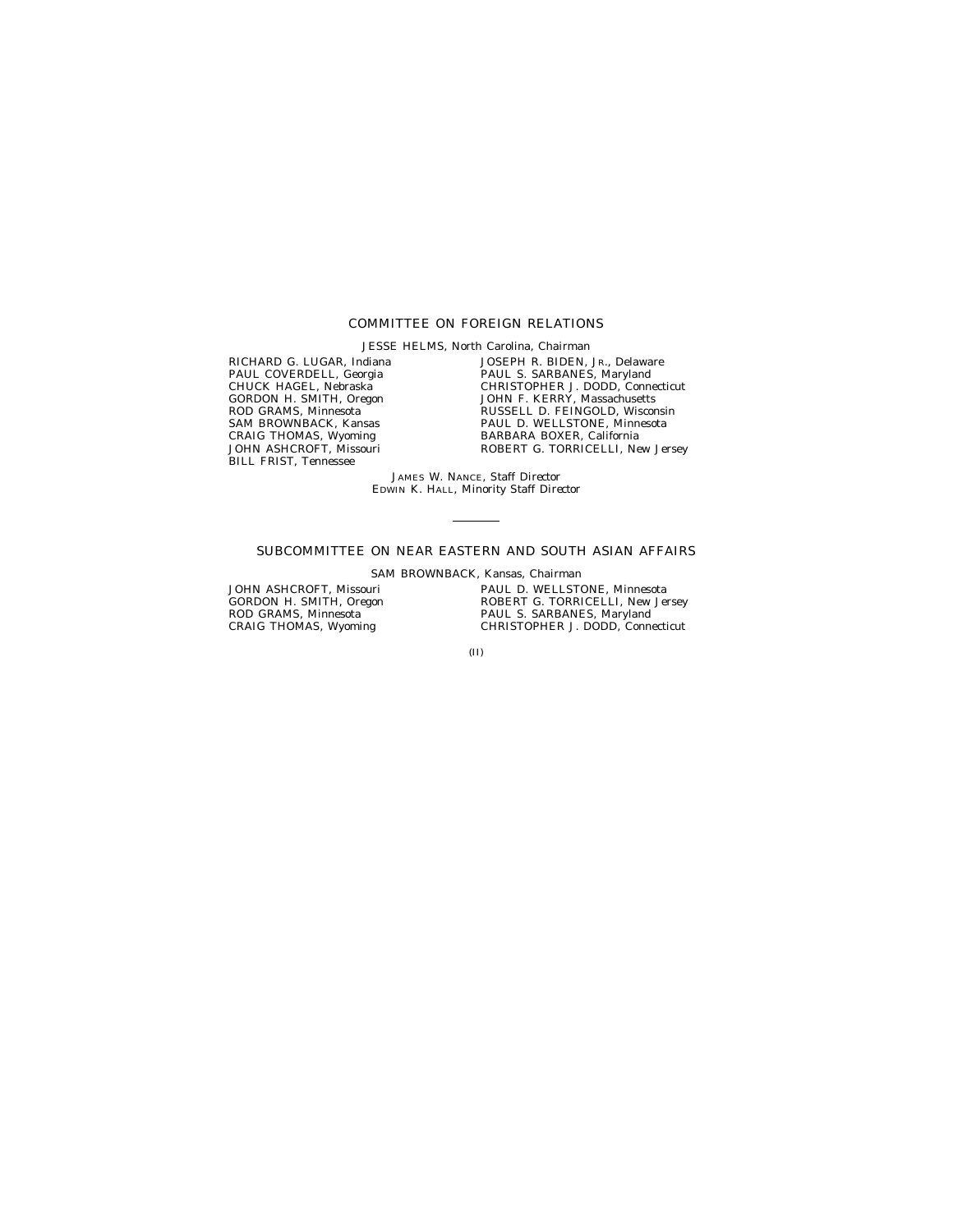# **CONTENTS**  $\begin{tabular}{lcccccc} \multicolumn{2}{c|}{\textbf{1} & \textbf{1} & \textbf{1} & \textbf{1} & \textbf{1} & \textbf{1} & \textbf{1} & \textbf{1} & \textbf{1} & \textbf{1} & \textbf{1} & \textbf{1} & \textbf{1} & \textbf{1} & \textbf{1} & \textbf{1} & \textbf{1} & \textbf{1} & \textbf{1} & \textbf{1} & \textbf{1} & \textbf{1} & \textbf{1} & \textbf{1} & \textbf{1} & \textbf{1} & \textbf{1} & \textbf{1} & \textbf{$

|                                                                           | Page |
|---------------------------------------------------------------------------|------|
| Jones, Hon. A. Elizabeth, Principal Assistant Secretary of State for Near |      |
|                                                                           |      |
|                                                                           |      |

(III)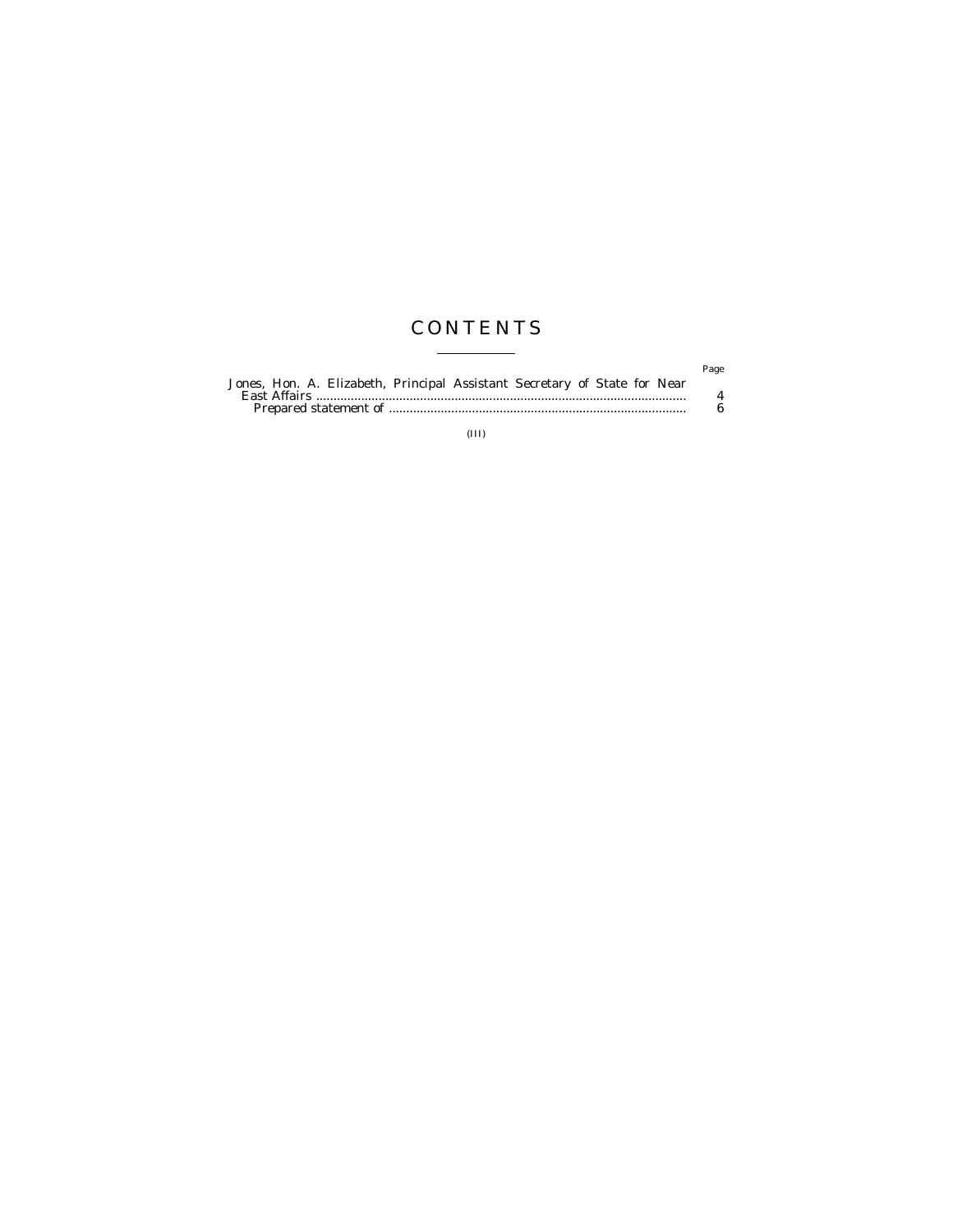## **UNITED STATES POLICY TOWARD IRAQ**

### **TUESDAY, MARCH 9, 1999**

U.S. SENATE, SUBCOMMITTEE ON NEAR EASTERN AND SOUTH ASIAN AFFAIRS, COMMITTEE ON FOREIGN RELATIONS, *Washington, DC.*

The subcommittee met, pursuant to notice, at 2:04 p.m. in room SD–419, Dirksen Senate Office Building, Hon. Sam Brownback (chairman of the subcommittee) presiding.

Present: Senators Brownback and Ashcroft.

Senator BROWNBACK. I call the hearing to order.

Ambassador Jones, welcome. We are delighted to have you back here to the committee hearing. We appreciate your ability to be able to make it in the snow. Hopefully, you can make it back, too.

Ambassador JONES. Thank you. I hope so, too. Thank you very much, Mr. Chairman.

Senator BROWNBACK. We meet again to confront a rather perennial question any more, and that is what to do about Saddam Hussein. With your patience and indulgence, I would like to outline how I see the problem, and I have been working around this now for some period of time. It has been a problem that we just have not solved and it does not strike me that we are on a path to solving it now.

Our problem is Saddam. In the last several months alone, he and his henchmen have disposed of a prominent Shiite cleric and his sons, they have eliminated some of the top ranks of the military, and have brutally suppressed dissension in the south of Iraq. Although these developments have been faithfully reported, the reaction of much of the international community has been that Saddam's brutality is a regrettable matter, but no real action has been taken.

The second part of our trouble is what to do. There appears to be little disagreement that, once given the opportunity, Saddam will attempt to reconstitute his weapons of mass destruction and that that effort may take as little as  $6$  months for him to reconstitute these weapons.

Despite this obvious fact, we have almost reached the end of the road in effective long-term monitoring and have almost certainly ended any phase that will permit intrusive challenge inspections. The United Nations Security Council is paralyzed by basic disagreements over how to proceed and the United States and Great Britain are waging a war of attrition against Saddam's air defenses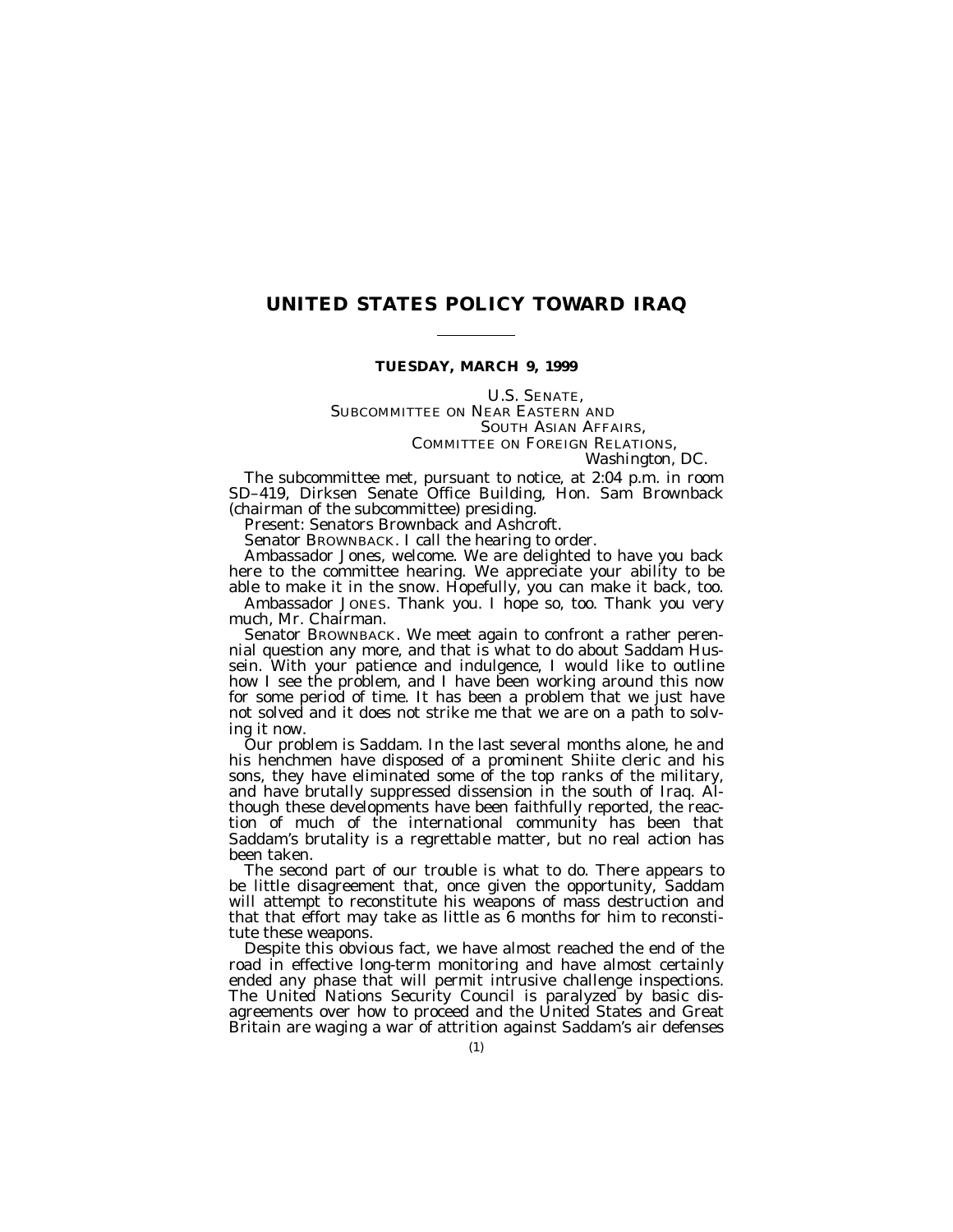which, while I hope it will help destabilize Saddam, that appears to be a very long-term project.

Indeed, it has not been pointed out, but the only justification to this war of attrition is Saddam's own continued targeting of United States and British overflights. The moment he chooses to stop, which may well be the moment these bombings really hurt him, we too will be forced to end our attacks under the current strategy. I am concerned that we have not thought through what our actions will be when that does happen.

Which brings me to my final point. I am very troubled that, despite the President's signature on the Iraq Liberation Act, little has been done to implement the act. Opposition groups have been designated because the law forced the President to do so by a date certain. A coordinator for the democratic transition in Iraq has been named, but he has been widely quoted in the Arab press saying that the premise of the Iraq Liberation Act will not work.

The entire U.S. strategy seems to depend upon bombing and, while I support a vigorous and aggressive defense of the no-fly zones, I am concerned that I do not see more action on other fronts which could help bring us closer to the end of this bloody regime.

We apparently are not going to get a successor to UNSCOM that can meet that Commission's high standards. We are not going to get agreement in the Security Council to further constrain Saddam in any way, as I read it, and I hope maybe you could show us a different interpretation.

Unless we are resigned to the reconstitution of his regime of terror, Saddam is going to move ahead, fully armed with weapons of mass destruction. We really must do something. We must do so soon.

My simple question to you is what is the Clinton administration's comprehensive plan for Iraq? What are we going to do? We are now in 1999. We have been at this for 9 years. There have been different strategies followed along the way. I was very hopeful earlier that we were moving toward a comprehensive plan and yet now it does not seem like we are on that track.

So I look forward to your answering some of these questions and challenges in your testimony and some of the questions that we will have.

Senator Ashcroft, thank you for joining us on this subcommittee.

If you have an opening statement we would be pleased to hear it. Senator ASHCROFT. Thank you, Mr. Chairman, for holding this hearing on United States policy toward Iraq.

I am distressed by the resignation on the part of too many individuals that there is nothing that can be done to address this security threat and that we just have to take whatever happens to us. That is the absence of policy, not the presence of a coherent strategy to advance U.S. national security interests.

The continuing exchanges of fire between United States warplanes and Iraqi air defense forces have made it clear that the threat posed by Saddam Hussein is not going to diminish unless aggressive action is taken to undermine his government. In that respect I agree with you wholeheartedly that he is the problem.

Since December Iraq has violated the no-fly zones at least a hundred times. Its ground forces have fired 20 missiles at U.S. war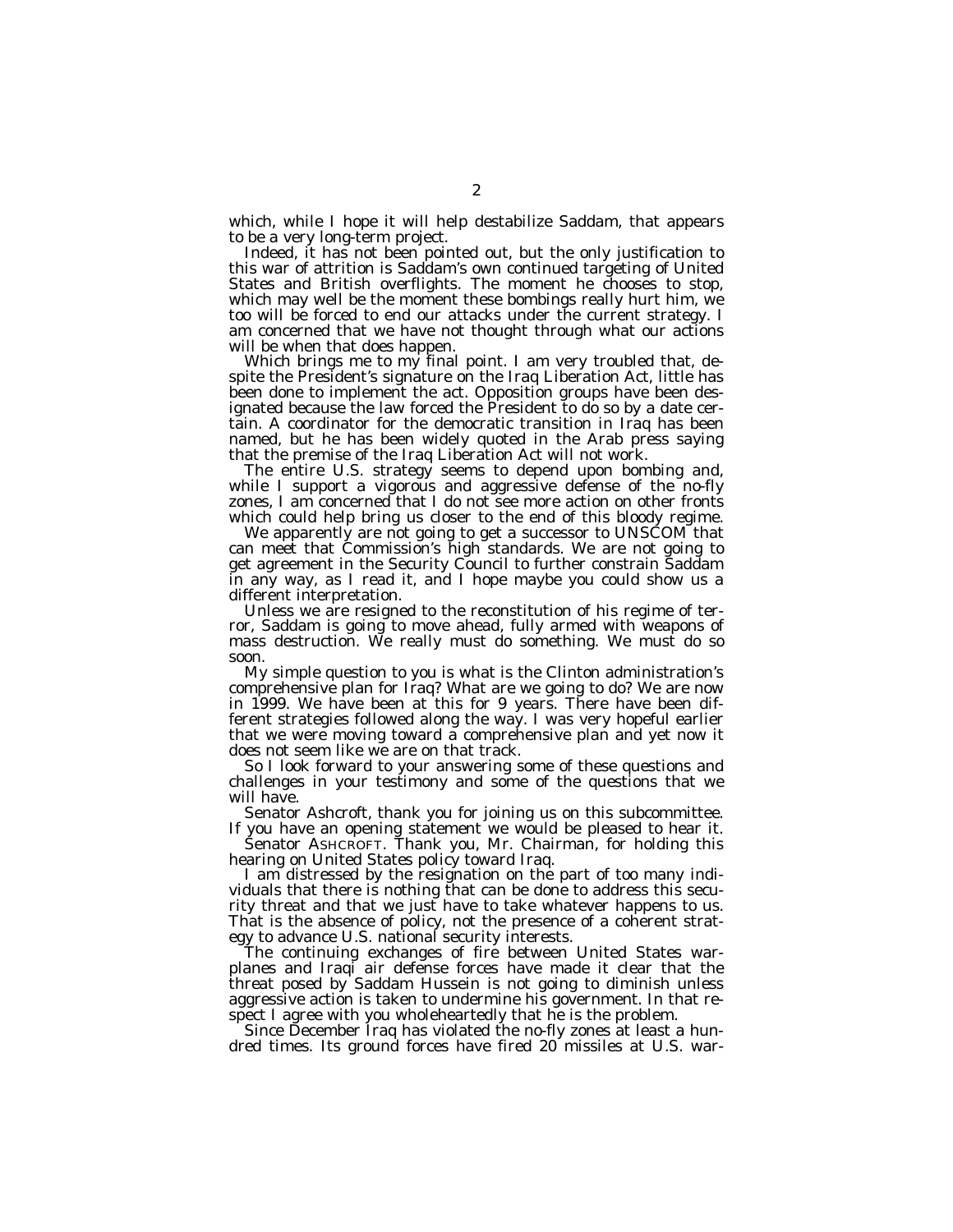planes. Frankly, I commend the administration for keeping the pressure on Saddam over the last few months, but the outlines of a long-term policy to deal with the root of the problem, Saddam's continued rule, have not yet emerged.

It is precisely the lack of a consistent strategy to encourage a change of government in Baghdad that has cost the United States so dearly in the Persian Gulf. Maintaining a U.S. force in the region to contain Saddam has cost us over \$6 billion in real dollars since 1993, with no end in sight. And because policies have not been followed to address the real threat, there is little prospect that the 20,000 troops we keep in the Persian Gulf will return home any time soon.

Keeping our forces on the front lines in the Persian Gulf without focused and committed political leadership in Washington is a disservice to the soldiers and it undermines American credibility abroad.

Over the last 6 years we have taken the path of least resistance in our policy toward Iraq. We supported the opposition until Saddam attacked them in 1996. We supported firm containment until advocates of appeasement at the United Nations opposed us in the Security Council. We condemned Saddam's brutal repression and used the strongest rhetoric against his weapons of mass destruction, but were more than happy to undermine our own diplomacy to accept new promises of compliance by Saddam last fall.

It is astounding to me that, after more than a year of constant provocation from Saddam and in the midst of almost daily live fire exchanges between Iraqi forces and U.S. warplanes, the administration agreed in January to review sanctions on Iraq and also proposed lifting the caps on the oil for food program.

If it were a real review of sanctions it might even be different, but ''reviewing sanctions'' for me is a code word for lifting or downgrading sanctions. I wonder if our review of sanctions would ever result in a strengthening of the sactions regime.

These tactical retreats at critical junctures, coupled with a lack of a long-term policy to encourage a new government in Baghdad, are the reason that Saddam, I think, is stronger today than he was at the end of the Gulf war. I would be pleased to learn that he is not that strong.

Aggressors around the world have taken note of our lack of resolve when it comes to Saddam Hussein. They have taken note that the administration has not spent a single dollar of the \$97 million authorized by the Iraq Liberation Act to train and equip the Iraqi opposition. Supporting the Iraqi opposition certainly has risks, but the alternative is the resurgence of the most dangerous dictator in the Middle East and a severe blow to our credibility abroad.

The administration has compared Saddam to Hitler, but U.S. policy made 1999 the year of Munich in the Persian Gulf. The President's policies are laying the basis for diminished U.S. credibility in the region and the rise of aggressive states hostile to U.S. interests and allies.

The fact that the administration apparently has no immediate plans to equip or train Iraqi opposition forces does not lead me to believe that a genuine commitment to remove Saddam is present. I think we need a commitment to changing the leadership there.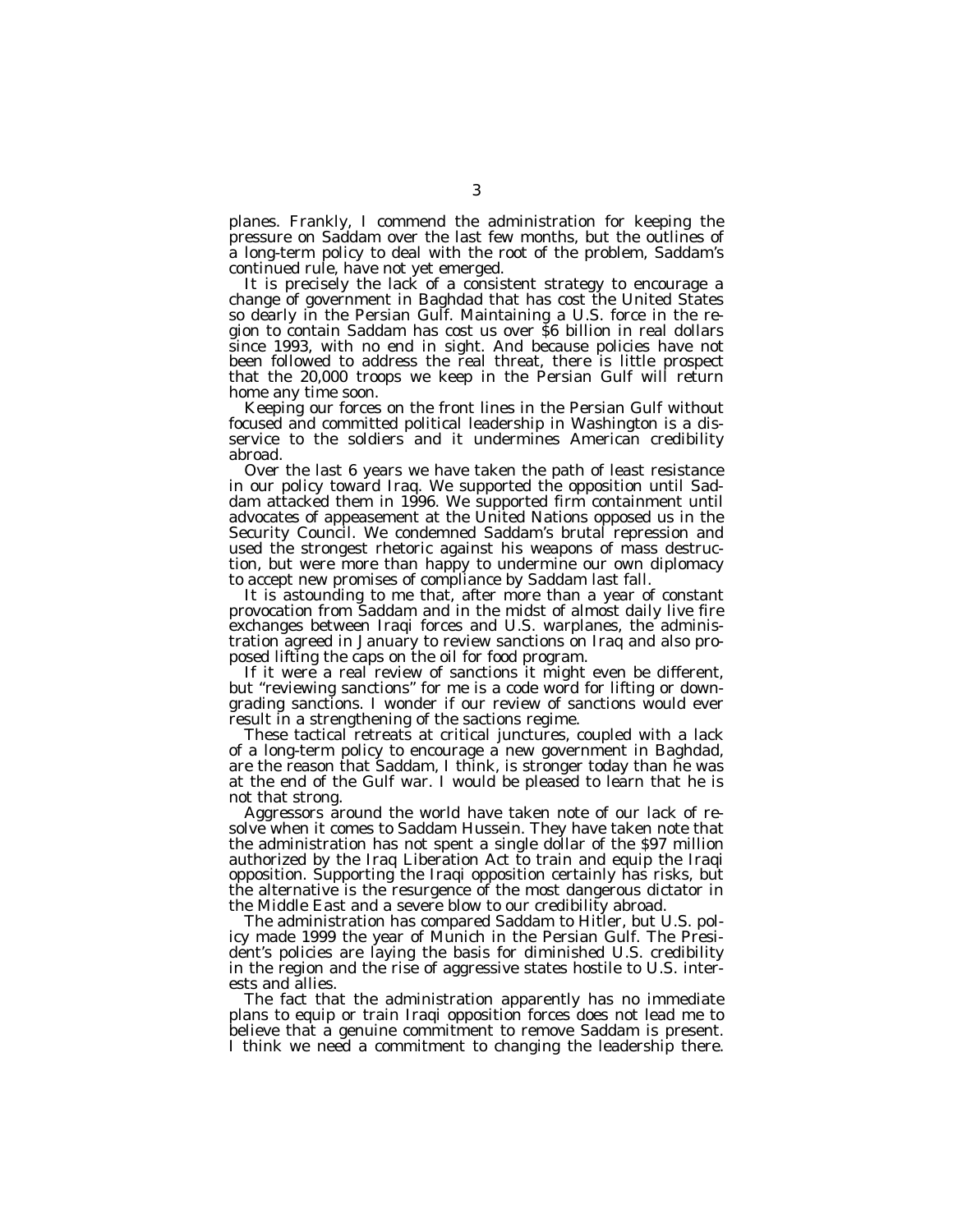Merely deferring this crisis until the next administration while Saddam works to rebuild weapons of mass destruction and erode international sanctions, that is not the kind of foreign policy legacy that we need to leave to the American people.

So I thank you for having this hearing Mr. Chairman. We need to try and find a way as a Nation to protect our interests far more aggressively and to deal with the root problem we have in Iraq.

Senator BROWNBACK. Thank you, Senator Ashcroft.

Ambassador Jones, as you can tell, we have got some tough questions and we need some answers to them. I think the country needs some answers to these. I am very pleased you are going to join us today and I look forward to your testimony and to the question and answer exchange.

Ambassador Jones.

#### **STATEMENT OF HON. A. ELIZABETH JONES, PRINCIPAL ASSISTANT SECRETARY OF STATE FOR NEAR EAST AFFAIRS**

Ambassador JONES. Thank you, Mr. Chairman. I appreciate your questions as well as yours, Senator Ashcroft. I look forward to outlining the administration's policy. I think we have a very good, very coordinated, cohesive strategy for dealing with a very difficult problem, a very difficult situation, and one that is as of great concern to us as it is to you.

I would like to go through where we are, I think, in Iraq, starting with the effort that was under way with Desert Fox in December to degrade Saddam Hussein's weapons of mass destruction and, more importantly, his delivery systems. That also had the effect of weakening his regime, which speaks in particular to both parts of our policy, both containment of Saddam Hussein and regime change.

As you outlined, Mr. Chairman, a number of things have occurred which are indications of the extent to which the effort that is under way by the United States has succeeded in weakening Saddam Hussein's regime. In particular we noted this with his Army Day speech in which he called for the overthrow of Arab governments, which backfired very seriously against him. We saw it again when his foreign minister walked out of the Arab League meeting, demonstrating yet again to the Arab governments the weakness of Saddam Hussein's regime.

He has repeated threats to Kuwait, Saudi Arabia, and Turkey, which just reconfirms them in their resolve to stand with us in confronting Saddam Hussein and his regime. And he has talked repeatedly again of the illegitimacy of the Kuwait border, which reconfirms the coalition in its stand with us starting with the Gulf war.

We also have anecdotal information that we are getting from quite a number of the contacts that we have inside Iraq, those who report to us on what is happening inside. Ever since the December air strikes, the government offices in Baghdad have been dispersed; the government is unable to function with the efficiency that it has in the past. More importantly, the Republican Guard has been dispersed and is unable to take advantage of the relative comforts of Baghdad. They are out in the field, which is not something that they particularly look forward to.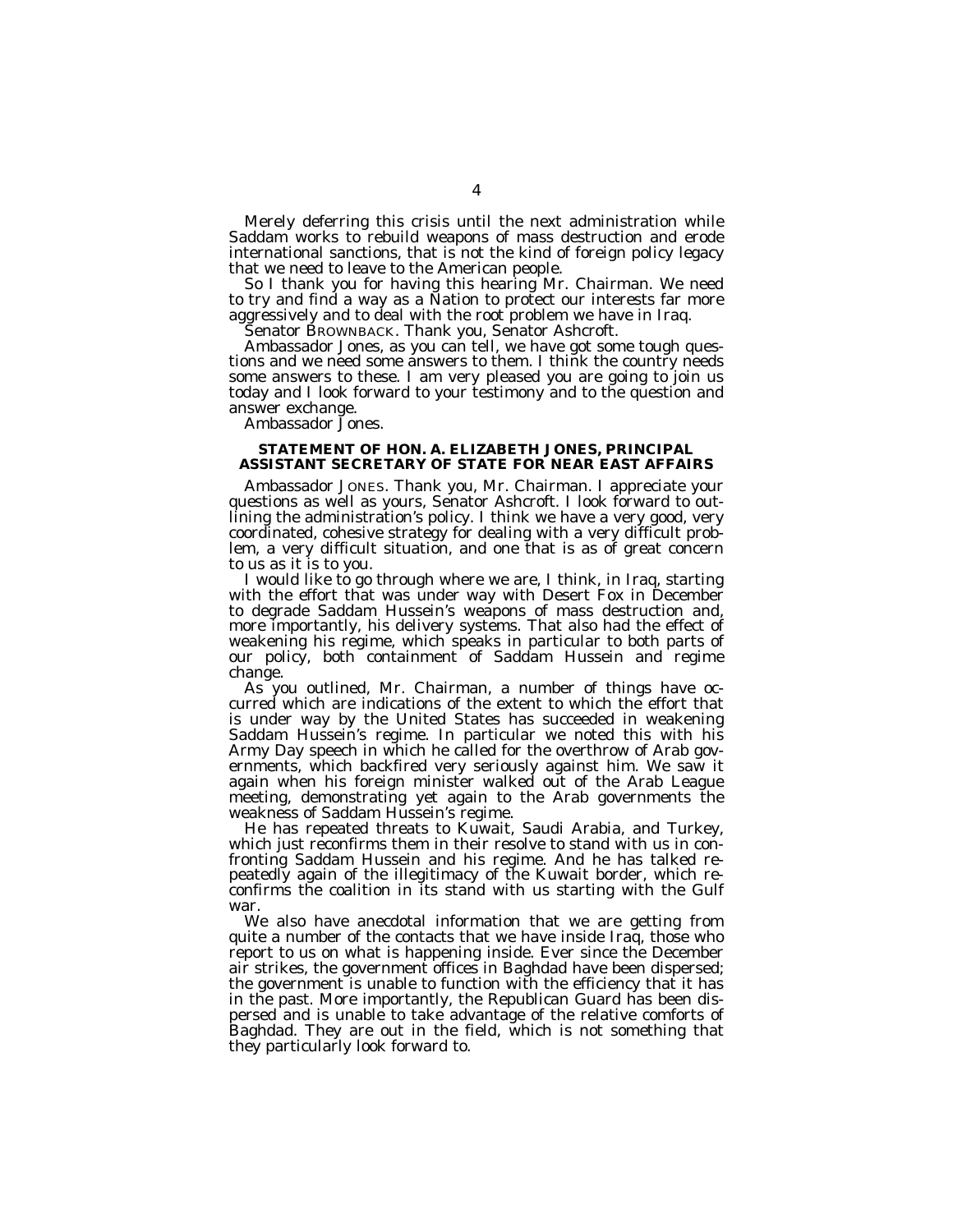In particular, Saddam Hussein failed in his primary strategy through the fall, which was to get sanctions lifted and to gain control of the money from the sale of oil and from the lifting of sanctions. He has, more importantly, challenged us in the no-fly zones. The no-fly zones, as you know, were established some time ago through the Security Council in order to protect the people of Iraq from him, from the depredations of his regime, both in the south and in parts of the north.

Although the air strikes that we undertake because of the challenges to our forces, to our pilots in the no-fly zones, are meant to protect the pilots and to protect our airplanes, they also have a collateral effect on the regime. The result of that in particular has been increasing reports of trouble in the south. There are some reports that ''Chemical Ali,'' the most infamous of Saddam's generals, may have been assassinated or there may have been an assassination attempt on him yesterday. We do not know the full story yet.

There has been a considerable amount of unrest that resulted from the assassination of one of the senior Shia clerics, as you mentioned, Sadr, and his two sons. The unrest in the south was quelled in part by shelling in Nassiriyah. There were armed clashes in Karbala, and there is some discussion that there will be increased unrest in the south as the 40th day of mourning approaches for Sadr and his two sons. In addition, there are very credible reports that General Jenabi, the second in command in the south, was executed by the regime.

The important thing, though, as you both mention, is what it is that we are doing to influence events in the south and what we are doing in order to fill out the administration's policy of containment and regime change. Frank Ricciardone, who has been named as the Special Coordinator for Transition in Iraq, was in London last week talking with many of the opposition groups, in particular those named, those designated for receipt of equipment under the ILA. He is working to try to put together an executive committee meeting of the leadership to try to get the Iraqi groups to work together in a way that is more credible, in a way that actually can affect a regime change.

All of that needs U.S. support. It has U.S. support, and that is a very intensive effort that he has under way right now, and he will go back to that next week as well. Right now he is in Ankara talking with the Turkish Government and getting ready for the visit of Assistant Secretary Martin Indyk, who is due there in a couple of days to talk to the Turkish Government and to visit Incirlik to work even more intensively on Operation Northern Watch and to seek further Turkish support for our policies of containment and regime change.

We are very pleased with Radio Free Iraq. More importantly, the Iraqis, the Iraqis on the ground, are pleased with the reporting that they are getting from Radio Free Iraq. There is other media outreach that we are working on. That is very important, we heard over and over again when we visited the north, in order to embolden people inside the country on the kinds of things that may be going on to effect regime change.

On the ILA itself, as the act requires, we have designated seven groups that would be eligible to receive assistance under the act.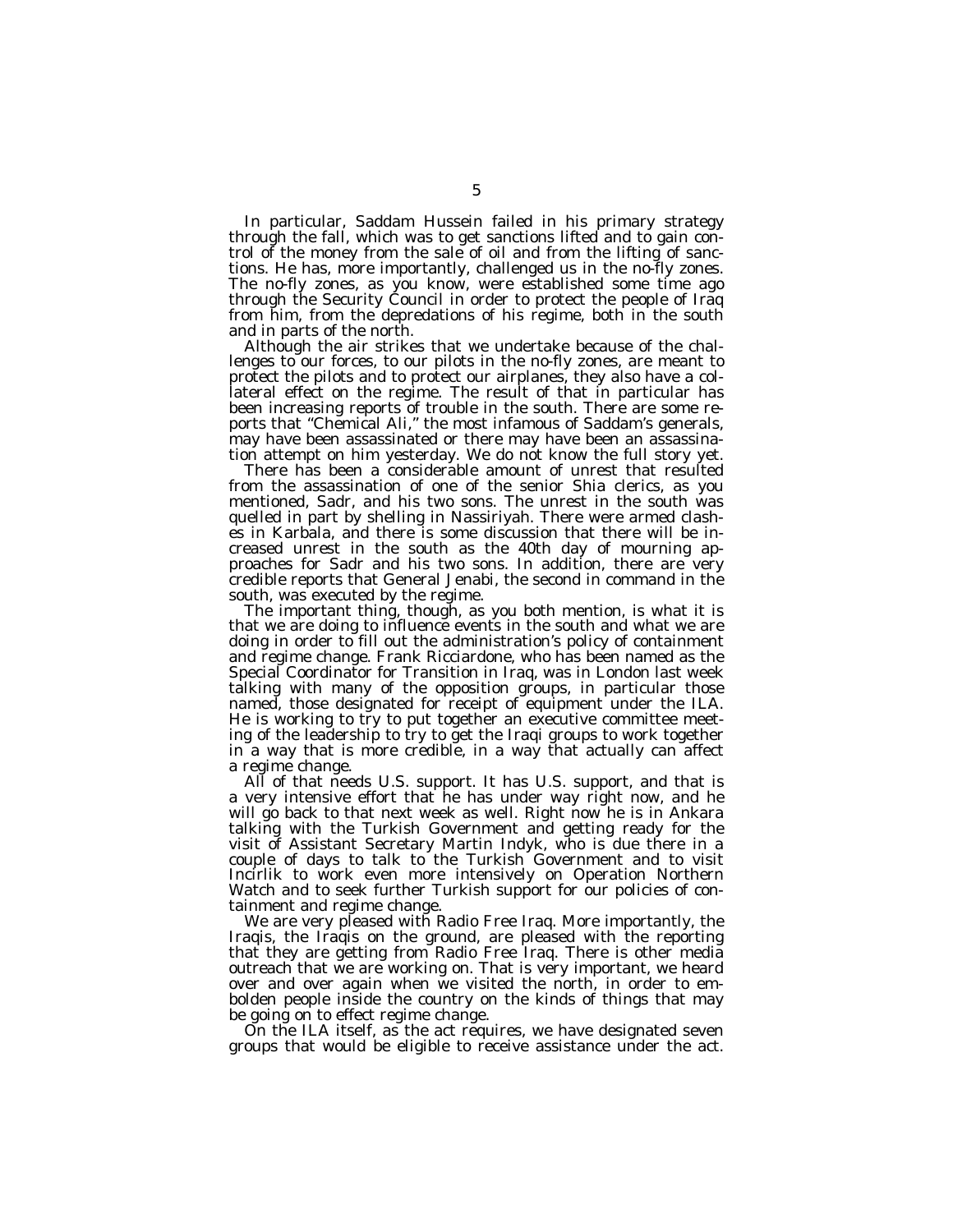We are working more intensively with those groups as well as others in order to ensure that we can use the act in an effective and appropriate way with them. We will of course look seriously at proposals that we get from them on how they may use equipment that might be provided to them under the act.

In addition, we have quite a number of other tools that we very fortunately have been given by Congress to shore up the resistance inside Iraq and to broadcast within the international community more broadly the kinds of depredations that the Iraqi regime has perpetrated against its own people. We have been able to move about a half a million dollars to INDICT. They will start their very important work after considerable work with us to develop much more effective financial controls and programming ability in order

to carry out their very important work. We are looking forward to funding Dr. Gosden very soon in field studies to followup on the work that she has already begun in Halabja following the chemical attacks on the Kurdish peoples in Halabja 10 years ago. We are hoping to work further on reconciliation of the Kurdish groups that I worked on when I was last in Iraq 6 weeks ago and as recently as yesterday and today in conversations with the Kurdish leaders. But, going beyond that, to try to use some of the money that we have been given through ESF for election training and election work inside northern Iraq to de-<br>velop elections for the regional assembly.

We have quite a number of other proposals that have been given to us that could be—that we could fund using the money that Congress has very kindly given us, and those we hope we will be able to fund very soon. One of the anomalies that we are finding is that we have a lot of new organizations, new NGO's, that are working inside Iraq, that would like to work inside Iraq or on Iraqi issues, that are not quite used to working with the U.S. Government and with U.S. Government money. So we have been finding ways to make sure that the money that we disburse to them is accounted for and used in a way that is appropriate and that Congress would support.

I look forward to responding to your specific questions, and I know you have many. Thank you. [The prepared statement of Ambassador Jones follows:]

#### PREPARED STATEMENT OF AMBASSADOR A. ELIZABETH JONES

Mr. Chairman: I appreciate this opportunity to update you on events inside Iraq<br>and the steps the Administration is taking to try to influence them.<br>We believe Operation "Desert Fox" accomplished its goal of degrading Sadd

It also appears that the regime has been weakened.

Saddam's January Army Day speech calling for the overthrow of Arab governments, the walk-out by his Foreign Minister from the January Arab League meeting, repeated Iraqi threats to Kuwait, Saudi Arabia and Turkey and repeated allusions by Iraqi officials to the illegitimacy of the Kuwait border underscore Saddam's weakness and isolation.

Anecdotally, we have heard that over half the civilian government offices in Baghdad were dispersed to residential areas during the December air strikes and have not yet returned to their original locations. Moreover, long-term dispersal of Republican Guard units to the field is reported to be taking a toll on morale among the

RG officer corps, which no longer enjoys a privileged lifestyle in Baghdad.<br>Perhaps just as important, Saddam has been unable to achieve what he an-<br>nounced as his chief goal for 1998: the lifting of sanctions and restorat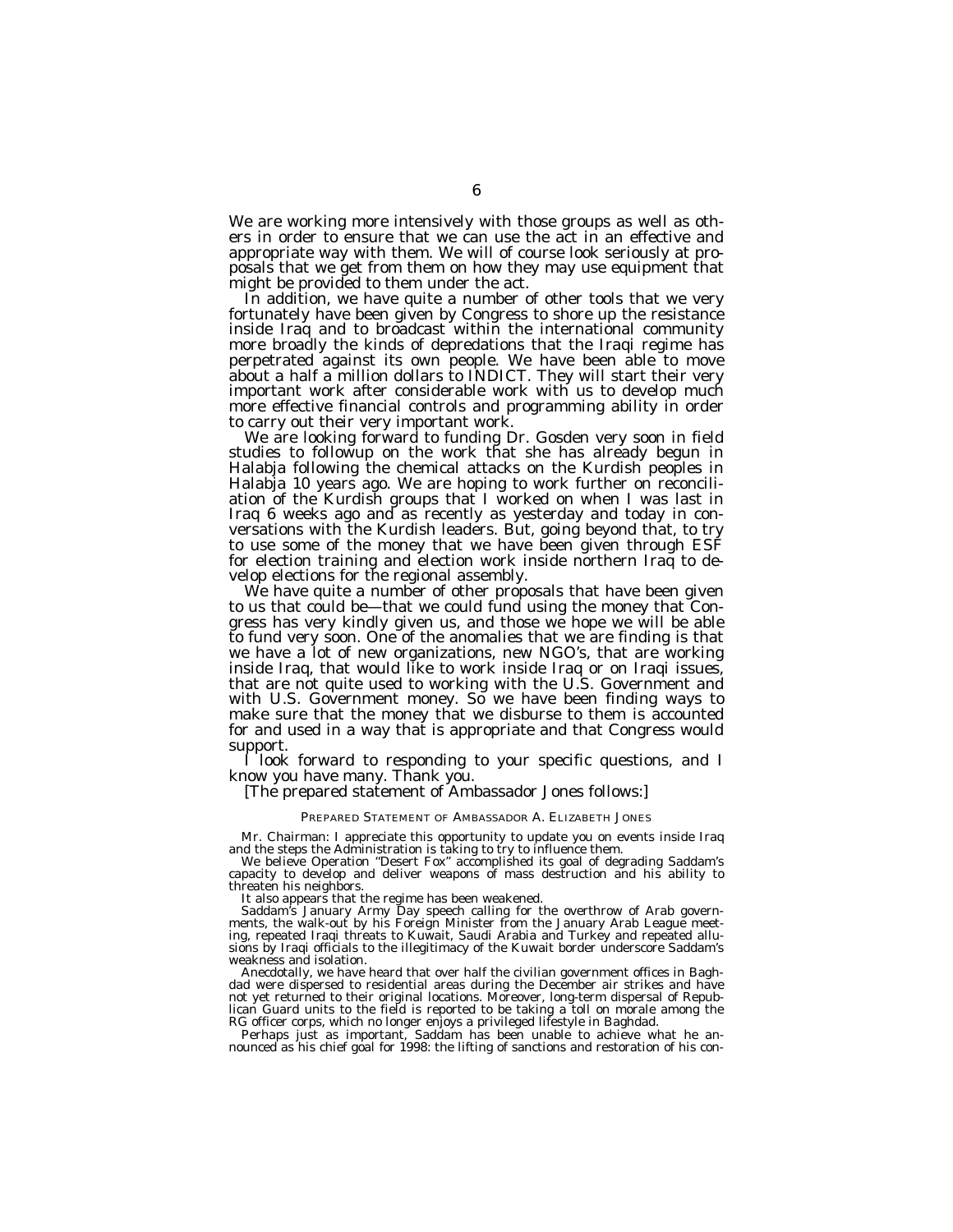trol over Iraq's billions of dollars in oil revenue. Instead, his defiance of the international community has prolonged sanctions even further and compelled the coali-tion to respond militarily in December. Sanctions remain in place. The UN controls his oil revenue and provides for the Iraqi people and it is clear that there can be

no short cut to lifting sanctions. Since the end of Desert Fox, Saddam has chosen to challenge the No-Fly zones in both the north and south on an almost daily basis. The coalition response has been to strike at his integrated air defense system. The net effect of his challenges has been to degrade his weapons capability further and frustrate his efforts to achieve even a pyrrhic victory. One recent strike appears to have affected communication for the oil pipeline to

Turkey. Fortunately, repairs were made within 48 hours with no serious effect on oil flow essential to maintaining the humanitarian program. We will continue to make every effort to avoid hitting such dual use targets.

Internally, there have been signs of strain and unrest since Desert Fox. On Feb- ruary 19, Ayatollah Muhammed al-Sadr, the senior Shia cleric appointed by Saddam, was assassinated. Al-Sadr is the third senior cleric killed in less than a year. Over the past several months, he reportedly had been warned against leading Friday prayers and was interrogated and threatened by security forces. He was shot, along with his two sons, after attending Friday prayers at the shrine of the Imam<br>Ali in Najaf. The Government refused to allow a funeral ceremony.

Ali in Najaf. The Government refused to allow a funeral ceremony.<br>Al-Sadr's assassination came at a time when Saddam appears to be having increasing difficulty maintaining control over security in southern Iraq. In an effo mander for the Southern Regions an appointment that probably was meant to in-timidate the local population. Ali Hasan is known as ''Chemical Ali'' for his use of chemical weapons against Kurdish civilians when he was in charge of security in northern Iraq.

Demonstrations erupted in several of Baghdad's predominantly Shia neighbor-<br>hoods shortly after news of the killing got out. The regime moved quickly to quell<br>the unpet all reads looding into Rachad unon precisely to the d the unrest. All roads leading into Baghdad were reportedly cut off and, according to opposition sources, 25 demonstrators were killed, 50 injured, and 250 arrested, including 15 religious scholars. Others reported even higher numbers.

Similar, short-lived protests reportedly occurred in many other cities. The regime allegedly responded to demonstrators who occupied the town hall in Nassiriyah by shelling the town and killing 18 people. There were light arms clashes in Karbala. The opposition also reported that disturbances took place in areas with a large Sunni population. For example, in predominantly Sunni Ramadi province, nine peo-<br>ple, including a former governor, were said to have been executed following unrest.

The situation appears to have calmed for now. However, the traditional 40 days<br>of mourning for the assassinated cleric will end in late March, near the Islamic Feast of the Sacrifice which marks the end of the Pilgrimage. We will be paying particular attention to popular demonstrations that might mark the end of the mourning period and to regime tactics either to forestall or quell them.

In an incident that may have been unrelated to the popular unrest, the second in command in the southern Iraq security district and two staff officers reportedly were executed sometime in late January or February. Staff Lt. General Kamil Sachet al-Janabi, a former Corps commander, Gulf War hero and the senior deputy in the south to Ali Hassan al-Majid was accused of plotting to overthrow the regime. Whatever the real reason for his execution, the regime evidently intends it as a warning to others while at the same time alerting Iraqis to high-level fear of coups and overthrow.

What is the U.S. doing to influence events?

First, we continue to contain Saddam, working with the UN to reestablish disarmament and monitoring activities while at the same time ensuring that the basic needs of the Iraqi people are met. Second we are helping to isolate Saddam diplomatically, where the Arab world, in particular, is incensed by his behavior and threats. Third, we are working with Iraqis who want to see Iraq restored to its rightful place in the region, with Iraqis who, like us, believe such a future is possible only under a new regime.

Frank Ricciardone, the new Special Coordinator for Transition in Iraq, took up his activities full-time on March 1. He was in London last week for another round of meetings with a wide range of Iraqis there. Among other influential Iraqis, he met with Ahmed Chalabi, chairman of the Executive Committee of the Iraqi National Congress. Dr. Chalabi, as you know, has called for a meeting of the INC this spring. We are working with him and other INC leaders to lay the groundwork for a successful meeting, through close consultation with constituent groups and careful planning. Ricciardone is encouraging the INC Executive Committee members to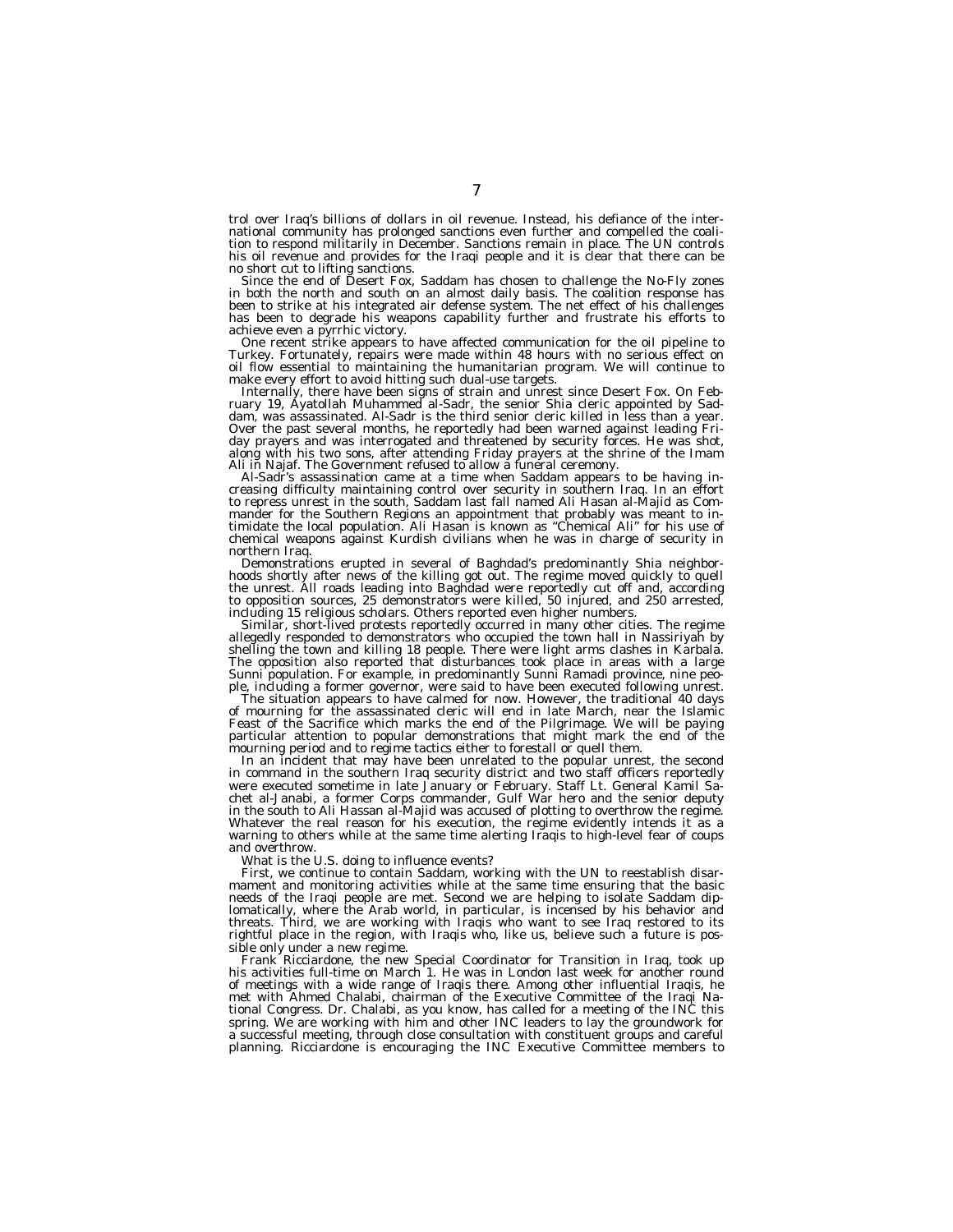hold an informal meeting next week and to follow it with a formal meeting of the INC Executive Committee that could pave the way for a productive General Assembly meeting.

This week, Assistant Secretary Martin Indyk will travel to Turkey, Jordan and Syria to continue our consultations with regional governments regarding our policy. After joining Martin in Ankara, Ricciardone, will stop again in London to continue his important consultations with key Iraqi exiles. As soon as he is back in Washington, he will resume his close consultations with members and staff regarding our shared goals and ways to work more closely together to achieve them.

We are also very sensitive to the need to get information to and from Iraqis inside Iraq. We are pleased that Radio Free Iraq, which is an independent station, has been heard inside Iraq since October. We are also stepping up coordination with USIA, looking at ways to make other media outreach more effective.

In early February, the President formally designated seven opposition groups under the Iraq Liberation Act as eligible to receive assistance under the Act. We are intensifying our contacts with Iraqi groups and will consider how we can help them more effectively oppose Saddam's rule and help Iraqis to achieve the kind of government they deserve and desire. We will evaluate carefully the capabilities of these groups, their strengths and their weaknesses, giving due consideration to any proposals they may wish to present regarding possible receipt of assistance under the Act. We will also try to resolve other practical issues, such as securing still more support from neighboring countries, as would be needed in such scenarios.

We have also taken concrete steps to ensure that funding reaches groups and initiatives that meet our common goals. For example, we have worked over the past several months with the chairman and board of the INDICT organization to ensure that INDICT can become a major focal point of Iraqi war crimes accountability activity. The board has agreed to an initial grant of \$500,000, and has welcomed our suggestion that funding be made available also for developing effective management and accounting expertise and for program development. We expect to receive a program plan and follow-on grant requests in the near future.

We are also working with Dr. Christine Gosden to provide a grant for a field study of the effects of Saddam's 1988 attacks on the people of Halabja.

As you know, I am personally involved in our efforts to help reconcile the Kurdish parties in northern Iraq. I traveled to the region in January to encourage them in their efforts to unify the regional government apparatus and to care more equitably for the needs of the people in the region. As part of this process, we are exploring ways for NGO's to provide election process training and assistance prior to elections in northern Iraq that could be held late this year.

We are also looking at ways to provide assistance to:

—leadership confidence building seminars and organizational meetings;

—Iraqis who will make their case before international organizations such as UN agencies;

—and seminars that explore ''the day after'' and such topics as constitutional modeling, debt restructuring and rebuilding a health care network.

A more detailed report on this activity is in clearance. We look forward to working with Congress as we pursue these efforts at strengthening the ability of Iraqis to work for a better future.

Senator BROWNBACK. Thank you, Ambassador. I appreciate your testimony and I appreciate you coming here to testify.

Let me just start. As I go through and look at this, of the \$97 million that was authorized in drawdown for the Iraq Liberation Act, and I believe there was also appropriated an additional \$13 million to support opposition to Saddam, you funded the Radio Free Iraq, that has been done; you have apparently here half a million that you are funding an initial grant to——

Ambassador JONES. INDICT.

Senator BROWNBACK [continuing]. To INDICT. And that is what has been spent to date?

Ambassador JONES. That is right.

Senator BROWNBACK. So a total of how much money has been spent that was authorized by the Congress to spend under the Iraq Liberation Act?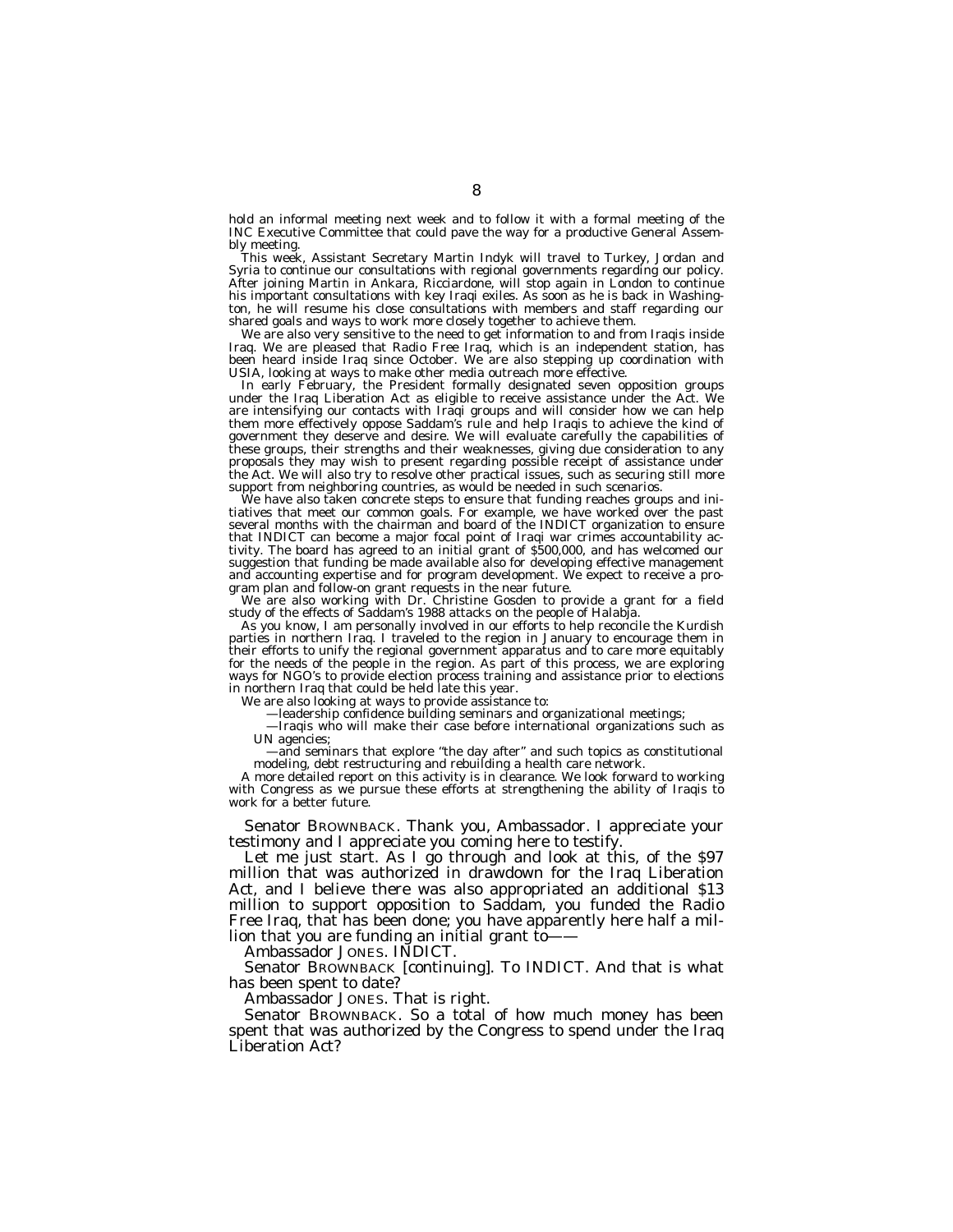Ambassador JONES. We have the money that has been transferred to INDICT, although that comes under the ESF rather than the Iraq Liberation Act. And we have spent money on the Halabja conference and November, which was about \$67,000.

Under the ILA itself, we want very much to disburse the equipment that is authorized under the ILA, but we believe we need to do it in a very responsible way, in ways that the groups themselves can use. We do not think that they are in a situation yet to receive that equipment until there is a greater coalition among them as to what they would do and how they would do it.

Senator BROWNBACK. So you have spent \$67,000 and the Radio Free Iraq and to date that is the extent of what you have expended of what was authorized by the Congress?

Ambassador JONES. That is right.

Senator BROWNBACK. You know, one of our concerns here is just that we need to move forward and we need to move forward aggressively, and that this has been signed into law for some period of time and you have been working with these groups for a period of time and it does not seem like much is happening, that it is just not moving forward.

I have had a number of private meetings with you and with Martin Indyk and with Secretary Albright. It just does not seem like it is happening. I hope you have plans to move things forward more aggressively from this point on forward, unless you have a different strategy that you want to put forward than the Iraq Liberation Act implementation.

Ambassador JONES. No, we do look forward to working very aggressively on this. As I say, the effort is very much under way to work with the specific groups to ensure that we can evaluate their abilities to work inside Iraq. The effort at the moment that is under way is to get together an executive committee meeting of the INC, the Iraqi National Congress, to work with them on how they might actually do this kind of thing inside Iraq.

Senator BROWNBACK. It is just my sense and a number of others that time is of the essence and we need to move forward quickly.

I want to direct your attention, if I could, to some questions that I have had people ask me and I have not really been sure how to answer them. The President, when he signed the Iraq Liberation Act, stated the support for a new regime in Iraq. I think this was his actual quote. It is: ''to provide support to opposition groups from all sectors of the Iraq community that could lead to a popularly supported government.''

I just want to know if that continues to be the case today, because I get different interpretations of what different administration officials are saying, that we are in a containment-plus strategy, we are in a containment plus removal strategy, and then some say, well, I am not sure that we are in for a regime change strategy.

Now, is regime change a passive phrase? Do we mean that we just hope it is going to happen? Or is regime change something that the administration is working actively and aggressively to cause to happen?

Ambassador JONES. It is—regime change is what the administration is working actively and aggressively to cause to happen. That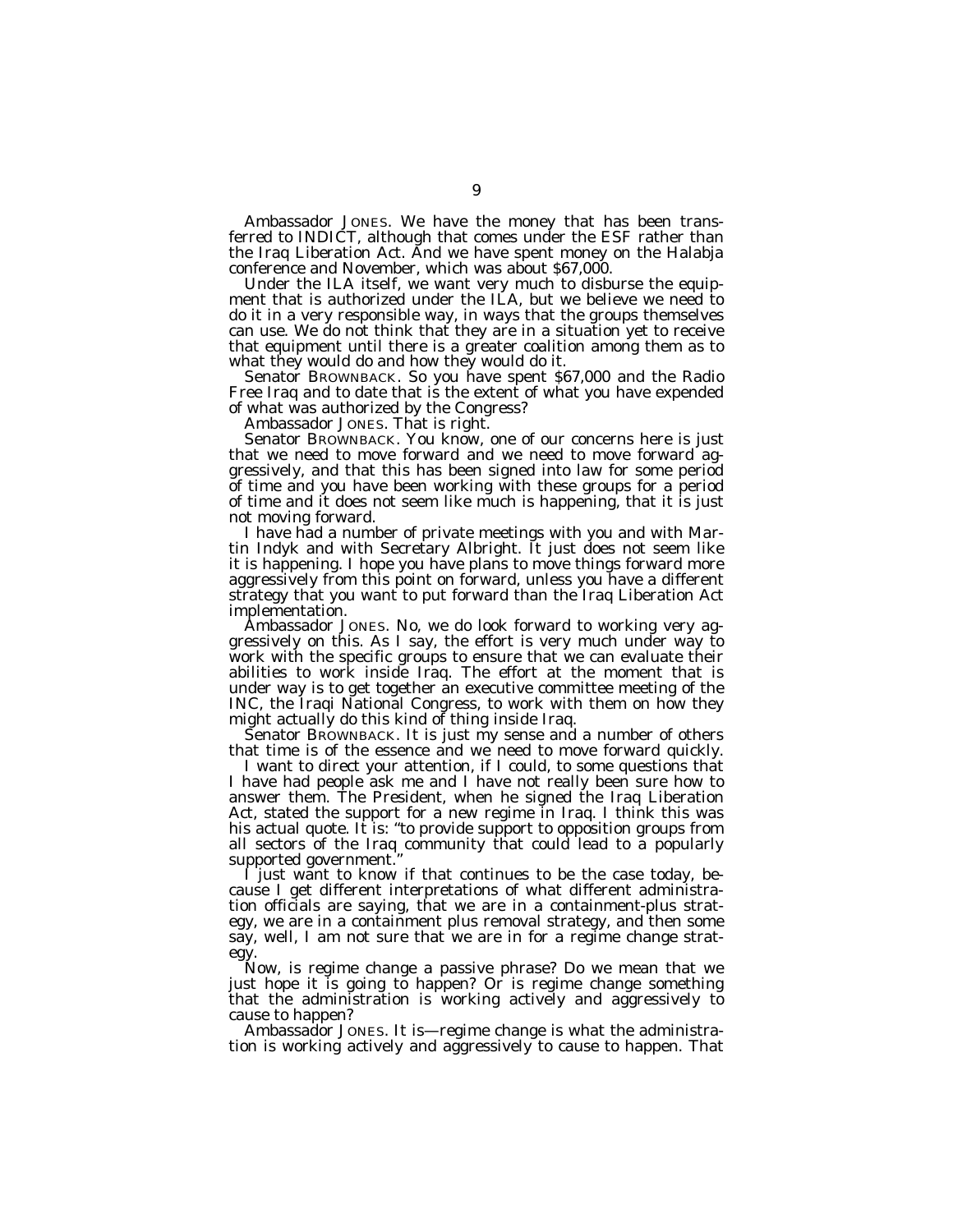is absolutely right. We have quite a number of tools that we are employing to do that. The ILA is one. The money that has been given to us under ESF is the other, using the kinds of NGO's, IN-DICT, et cetera, to do that.

We think that there are quite a number of pieces that need to be pulled together in order to accomplish this. It is very important, however, in our view, that this be an Iraqi effort that we very much support. The administration does not feel comfortable, does not think it is appropriate, dictating to the Iraqi people what the regime change would be.

That is the reason that we are working so intensively with the Iraqi exile groups. That is the reason that I am working on Kurdish reconciliation specifically, in order to help them come to agreement on what that regime change would be, in order to put meat on the bones of what we say when we talk about representative government, when we talk about an Iraq whose territorial integrity is maintained, whose sovereignty is maintained, and a government that would adhere to international norms.

Senator BROWNBACK. Well, I am glad to hear you say that it is an active phrase, because different of the Secretaries seem to have interpreted it somewhat differently or saying that the containment strategy and a removal strategy are inconsistent with each other when I think that they are perfectly consistent with each other. It is just it is going to take a great deal of push and effort to be able to get those done.

Now, I asserted in my opening statement that the current United States and British bombing in the no-fly zones in Iraq constituted a legal response to Iraqi provocations. Would you agree with that statement?

Ambassador JONES. That it constitutes a legal response to Iraqi provocations?

Senator BROWNBACK. A legal response.

Ambassador JONES. Absolutely, yes.

Senator BROWNBACK. If that is the case, though, is it also not correct that if Iraq tomorrow stopped targeting allied planes and Saddam ceased all of his provocations that the bombing would by necessity end as well?

Ambassador JONES. The mission that the United States military and the British military have been given is to patrol the no-fly zones, to protect the no-fly zones, and by extension therefore the Iraqi people in the south and the Iraqi people in the north as far down as the no-fly zone extends in the north. But the mission is focused on the no-fly zones.

So if the challenges to the pilots were to cease, that would be the case, yes.

Senator BROWNBACK. Where would that leave U.S. policy, then? I mean, if that is one of the major ways that we continue to weaken Saddam Hussein, then we would be without that ability once he stops the provocations; is that correct?

Ambassador JONES. No, I would disagree actually, Mr. Chairman, because all of the other policies that we have in place that we are working very intensively on are also directed at regime change. As you say, I completely agree with you that containment and regime change do work hand in hand.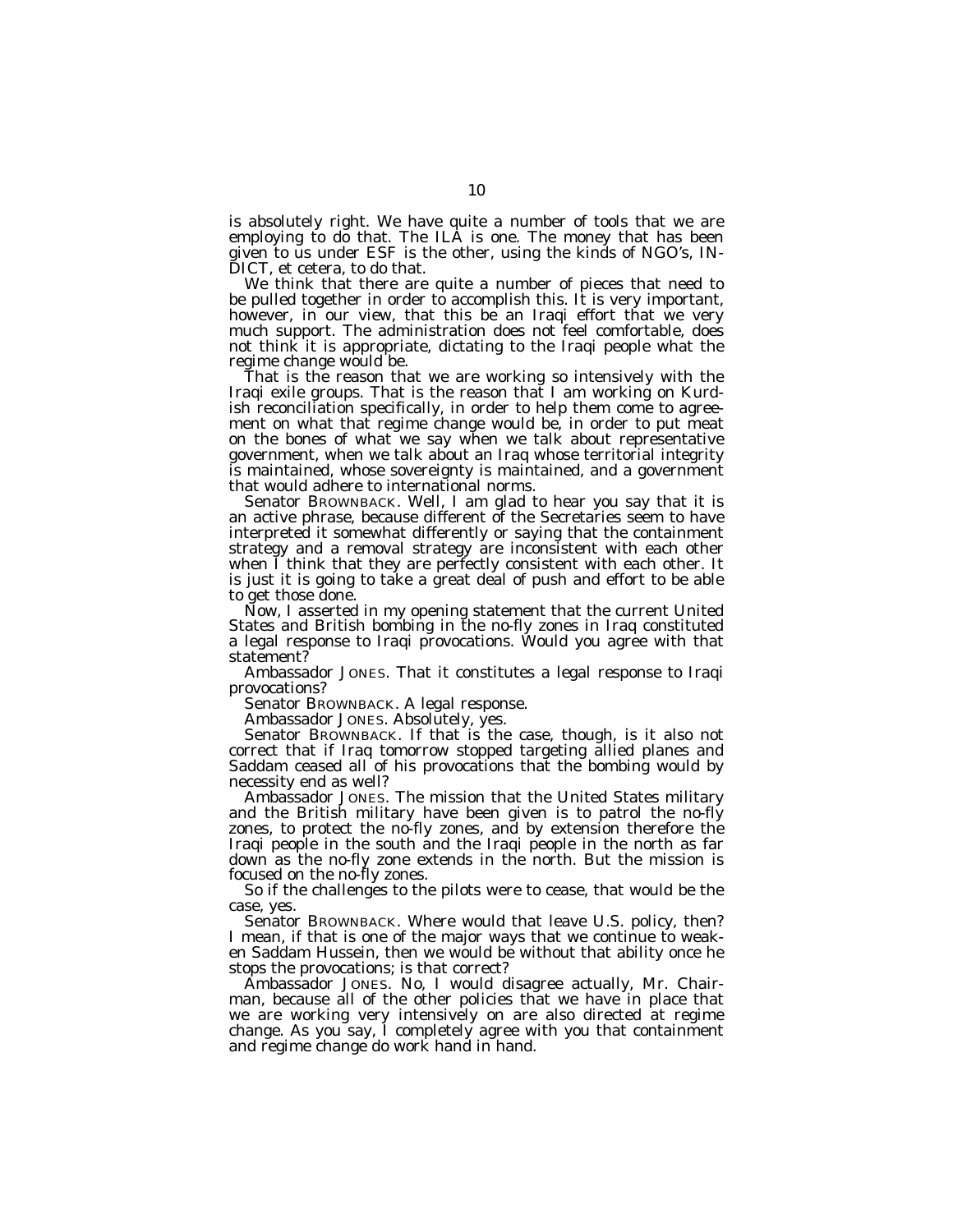Containment is something that we are working on maintaining and shoring up in the Security Council and with our allies in the Gulf and in Turkey. Regime change goes beyond containment and it is what we are working on with the kinds of tools that we have been discussing already this afternoon.

Senator BROWNBACK. Let's talk about some of the tools for regime change, because clearly the Iraq Liberation Act is a regime change tool that the Congress has put forward.

Ambassador JONES. That is right.

Senator BROWNBACK. And I believe we need to be more aggressive in moving forward with the implementation of that legislation, when you have only spent \$67,000 plus Iraq Radio. We need to get more aggressive with that.

What other policies does the administration have in place that are targeted at regime change?

Ambassador JONES. The ILA, as you mention. The ESF that we have in the programs that we are working on in order to help the Iraqis, both the exile groups and those who may be inside, particularly in the north, first of all think about the kinds of things that they would like to see in a new government—so some of the money we hope to spend on day-after kinds of seminars to let Iraqis talk about and come to some conclusions about what we mean or what they mean by representative government.

INDICT I think is a very important program in order to publicize for Iraqis and by Iraqis the human rights concerns and the war crime activities that Saddam Hussein and those close to him have undertaken.

All of these, as well as the kinds of election training and development of systems inside northern Iraq for Kurdish reconciliation to occur along the lines that were agreed in the Washington Agreement, all of this we believe seriously emboldens those inside and the exile groups to think that regime change is a genuine possibility. The more that we can demonstrate to Saddam Hussein their coalition and their cohesiveness, the more people inside will believe that a new Iraq is possible for them in the near future.

Senator BROWNBACK. But none of those groups have the military capacity to do anything against Saddam, do they?

Ambassador JONES. Certainly inside they do. We believe they do, absolutely.

Senator BROWNBACK. That would have enough military capacity to be able to challenge Saddam?

Ambassador JONES. They could, they could. However, there are other ways that we can work on to assist them in that, but that is probably not something that we can talk about in this forum.

Senator BROWNBACK. I would like to pursue that with you further, because what I am hearing you say are all good and laudable things, but it does not strike me that any of them can set any date, that we could project any date forward that this regime would be out of power; that these are things that are laudable to do, but we could not say that we would project within 2 years, within 1 year, within 5 years, there will be a new regime that heads the Government of Iraq. Can we?

Ambassador JONES. I would not—I would not want to give you a date, no. But at the same time, I think it is very, very possible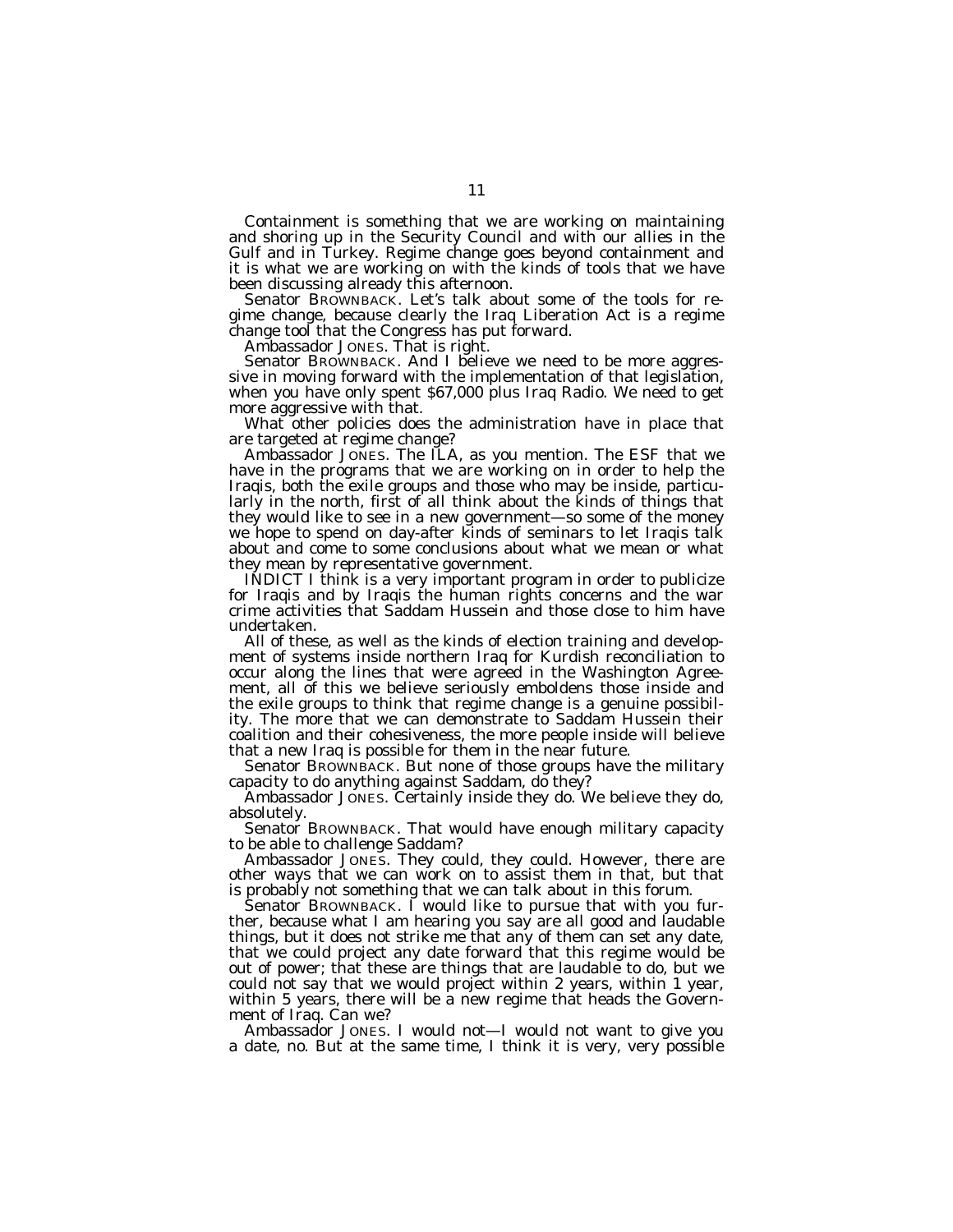that we can build the kind of, as I said, cohesiveness and common sense of purpose among the Iraqi opposition groups, the Iraqi exile groups, that we are working on now.

One of the difficulties that we have been facing is a very disparate set of groups, whose differences have been more—have been more of a subject than their agreements. It is the agreement among them that we are trying to foster. I think that is the most important, the most important political aspect of this that we can work on.

Once the political aspect of this is more apparent and is more agreed, that makes it much easier for us to use the ILA as the Congress intended and as we intend to implement it.

Senator BROWNBACK. The military bombing that we are doing, the targeting of the bombing is mostly targeted toward sites that fix on our aircraft. There has been some writers that have suggested that we would be better off to respond to more sensitive targets, that our attacks should help facilitate Saddam's overthrow with our targets on our bombing responses when they target us.

How would you respond to that? Do you think that would be a better way for us to target some of our bombings in Iraq?

Ambassador JONES. For now the mission, as I said, is to maintain the no-fly zones and to protect the pilots who are challenged as they undertake this mission. The rules of engagement are defined as allowing the pilots to go after any of the air defense systems in Iraq that might, that might harm or put any of our pilots or planes at risk.

The principals, the administration, has decided to maintain the mission at that level at this point.

Senator BROWNBACK. Why not add additional potential targets as those that are politically sensitive targets as well? If our effort is not only containment of this regime, it is also removal of this regime, why not use probably the greatest force capacity that we have, rather than the \$97 million that Congress has appropriated for the Iraq Liberation Act to work with outside groups or Iraq Radio? Why not use this military force that is in place, that is authorized, that is capable of attacking these politically sensitive targets, that would lead more to the potential overthrow of Saddam?

It seems we are wasting a tremendous opportunity here.

Ambassador JONES. I think probably my colleagues at the Pentagon are better placed to answer that question, but maybe I can put it in a broader regional and political context as well for now.

We are working very hard to maintain several sets of coalitions, several coalitions. One I would describe as being the consensus and coalition in the Security Council that we need in order to maintain the sanctions on Iraq, which we consider to be very important.

The other is to maintain the coalition in the Gulf and the agreements with Turkey that permit us to fly from bases in those countries and permit us to fly to protect the no-fly zones.

There is also what we call the MIF in the Gulf that is another coalition. Our goal at this point is to maintain all of those coalitions in a way that allows us to continue our policy of containment and to go beyond that to the policy of regime change.

Senator BROWNBACK. Well, I have traveled in the region late last year and met with a number of leaders of adjacent countries. What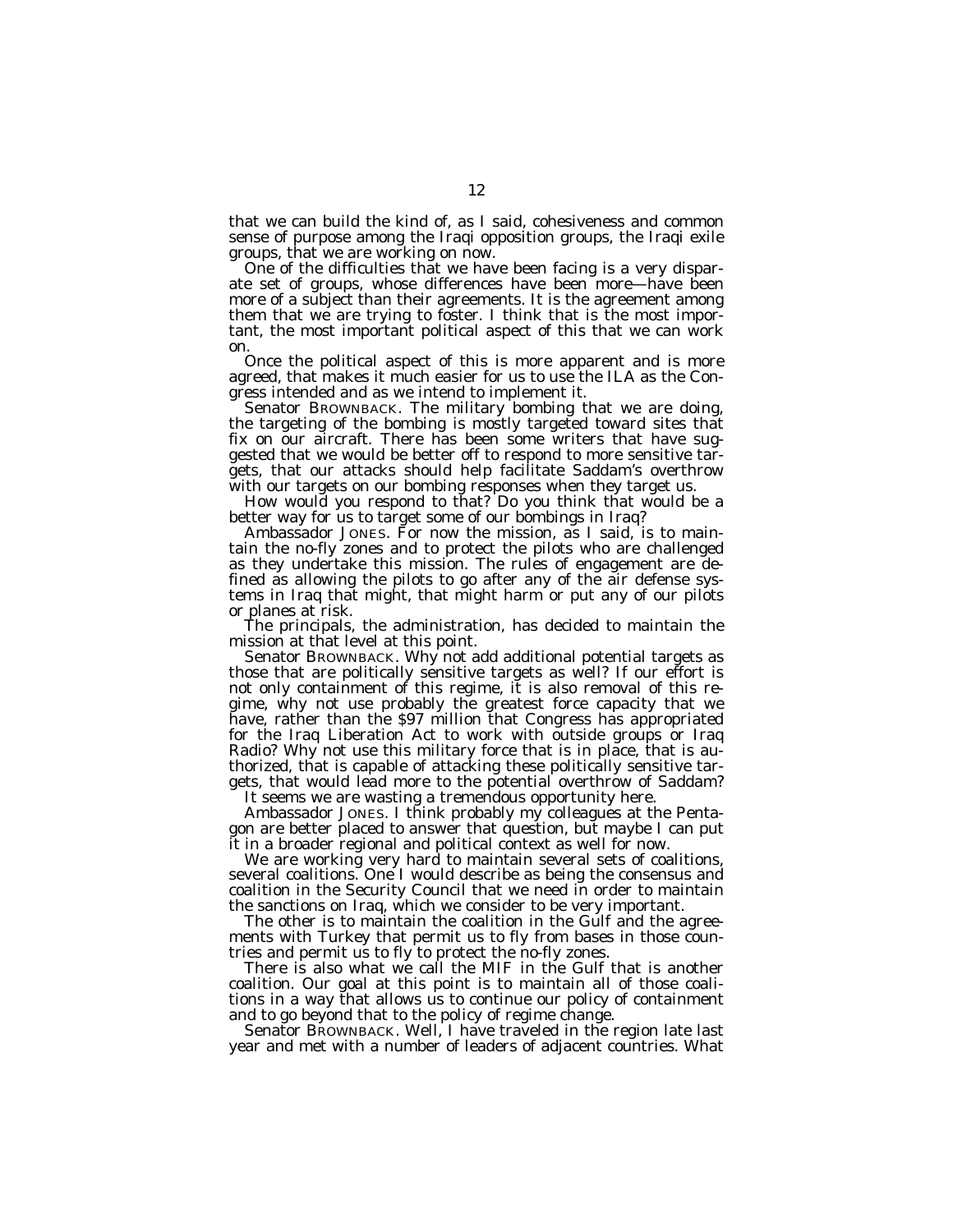they sought more than anything was a comprehensive U.S. strategy that would lead to the removal of Saddam Hussein, and not just the potential of his removal or kind of trying to set the circumstances and hope that the removal occurs, but the actual removal of Saddam Hussein from power.

They support a regime change. You noted, I thought well, in your testimony that he made a mistake by calling for regime change in a number of his neighbors, and now they are back and saying, well, we think you ought to go. So that their back is up.

But pardon me, but our strategy in place now, we cannot project any time certain, nor can we convey to any of our allies in the region, any sort of certainty at what point in time Saddam Hussein will not be in power, nor any period of time that he may not be in power, unless maybe a lucky bomb gets him or he eats too much fat, I guess, and has heart problems.

But we just do not have those things in place. And yet we have the opportunity through our military that is there in the region, through allies that want to support us, to remove him. It seems to me that we are hesitating and stopping and doing things that are on the periphery, but will not end up removing Saddam Hussein in and of their own force even if they are gotten up to full speed.

These efforts that you have talked about, even if you got them up to full speed, will not lead to the removal of Saddam Hussein. They seem to be more of a containment strategy than a removal strategy.

Ambassador JONES. Well, the decision that has been taken by the administration is that the way to go about regime change as aggressively as we possibly can is to do it through the tools that have been given us, the ILA, through ESF, through using and shoring up and persuading and convincing Iraqi groups, Iraqi exile groups and Iraqis inside the country, to work for it in the form that they decide for themselves.

Senator BROWNBACK. I think what it needs is it needs aggressive U.S. leadership, with a comprehensive plan, and that we target politically sensitive areas. There have been other experts that have suggested establishing areas within the country where dissident groups could develop and work, that we would provide an overflight protection to them.

I have seen several different plans that are of a much more aggressive nature in dealing with this situation. It looks like what we have got in place today, it may take several years, it may take 10 years. We will wait him out, is kind of the strategy today.

I do not know that the coalition will hold that long. I do not know that the Arab countries will wait in the region. I do not know that the United Nations Security Council will wait, will keep the sanctions on that period of time.

We have really got a moment now where he is weaker, where there is internal dissent starting up, where you have the neighboring countries willing to help remove this regime, and we are kind of standing back saying, well, let us see if something comes forward out of this stew, but not with any sort of comprehensive leadership on the behalf of the United States.

I know it is a complicated situation, but we are not putting forward comprehensive leadership in this region at a time when per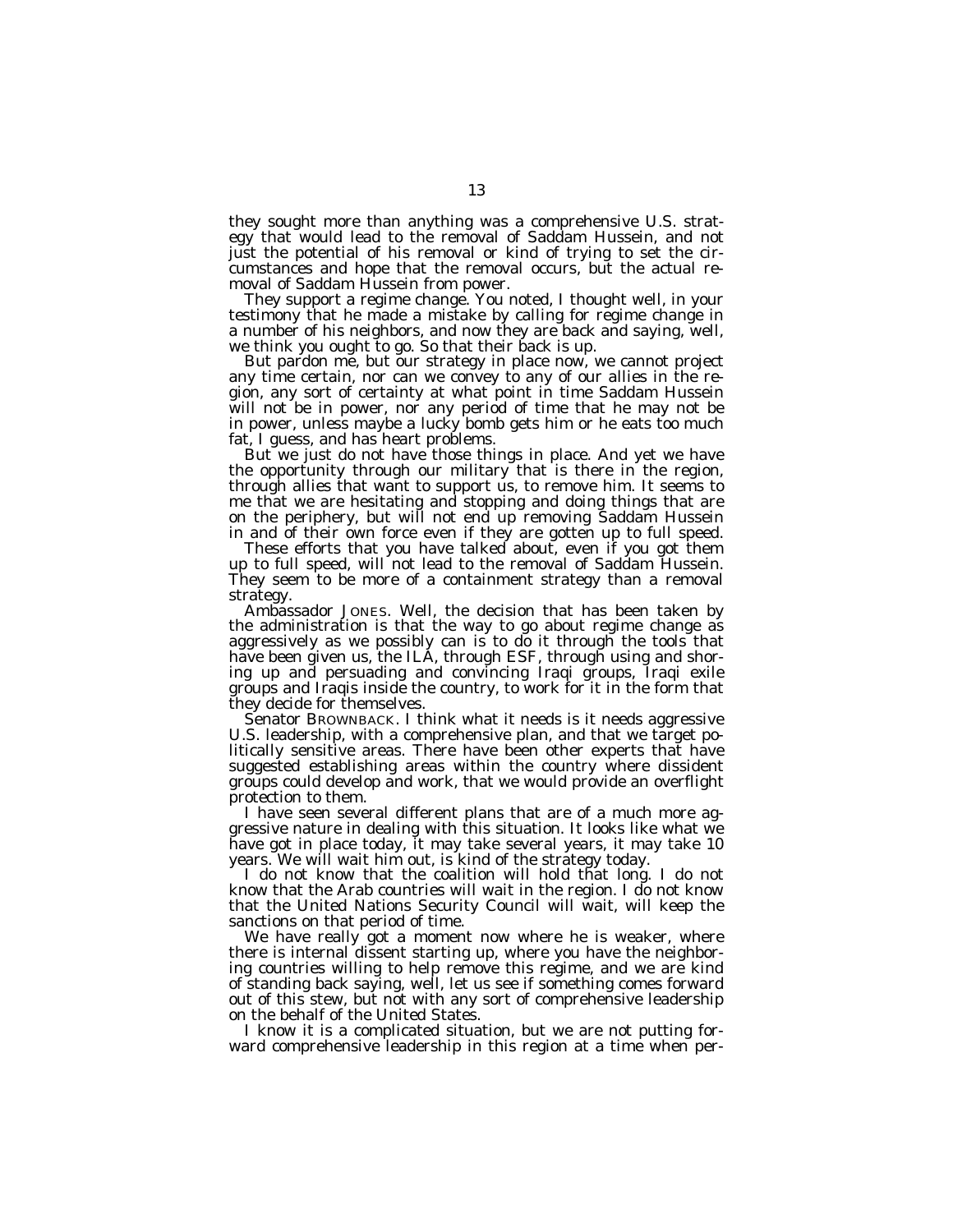haps just some could really move us aggressively forward on the removal of this regime.

Ambassador JONES. Well, I actually believe that we are very well placed. We are being very aggressive on the political side. We are in very close touch with our colleagues in the Gulf and in Turkey. They tell us that they are completely with us in the way that this is being pursued.

I cannot tell you—you are right, I cannot tell you by what date a change may take place. But we are very encouraged and more encouraged almost every day by the kind of effect that we see that our actions, the actions of U.S. forces and U.S. political efforts, the effect that they are having inside the country.

Senator BROWNBACK. Do you think the regime change will happen during this administration?

Ambassador JONES. I think it is entirely possible, yes. I hear this—like I say, I hear it myself from my conversations with people in the north that I have had just in the last couple of days.

Senator BROWNBACK. So patience is the watchword?

Ambassador JONES. No, not patience. It is a tremendous amount of talking, cajoling, meetings, traveling around to make sure we get the right people in the meetings, bringing Iraqis together who have not talked to each other for quite a long time, bringing Iraqis together who have not worked together, creating a genuine coalition among the Iraqis, who do not naturally necessarily come together.

We think it is very important, as probably is evident from the groups that we designated in the ILA, for there to be a very broad group of Iraqis, Iraqis in exile and Iraqis inside the country, to work together so that we do not influence events in Iraq in a skewed fashion. We think it is very important for the Kurds to participate, for the Shia to participate, for Sunni groups to participate, for tribal organizations to participate, Turkomen, Assyrians. Any of the groups that one can imagine we are reaching out to to really work extremely hard on them, really put a strong-arm on them, if you will, to get them to work together and to come together in discussions to really come up with a very clear sense of purpose and a very steadfast focus on what is most important, which is regime change, rather than on some of the—on some of the past that has gotten in their way up until now.

Senator BROWNBACK. Well, you are a very able witness on behalf of the administration. I just note some skepticism from here in the Congress on whether we have a comprehensive, aggressive plan and whether that is being implemented and whether the Iraq Liberation Act is being implemented at all or it is just being kind of a slow roll.

I note that it has been reported in several newspapers that Mr. Ken Pollack, that the NSC intended to take on him as their new Iraq specialist, who he has stated very openly in Foreign Affairs magazine his questioning of the Iraq Liberation Act and whether or not that is a plan that will work.

The Congress put that plan forward thinking that it could work. It passed, it was signed by the President. There may be people that dispute it, but it is put into place, and a number of us do not feel like it is being implemented with the aggressiveness, given the opportunity that is present today.